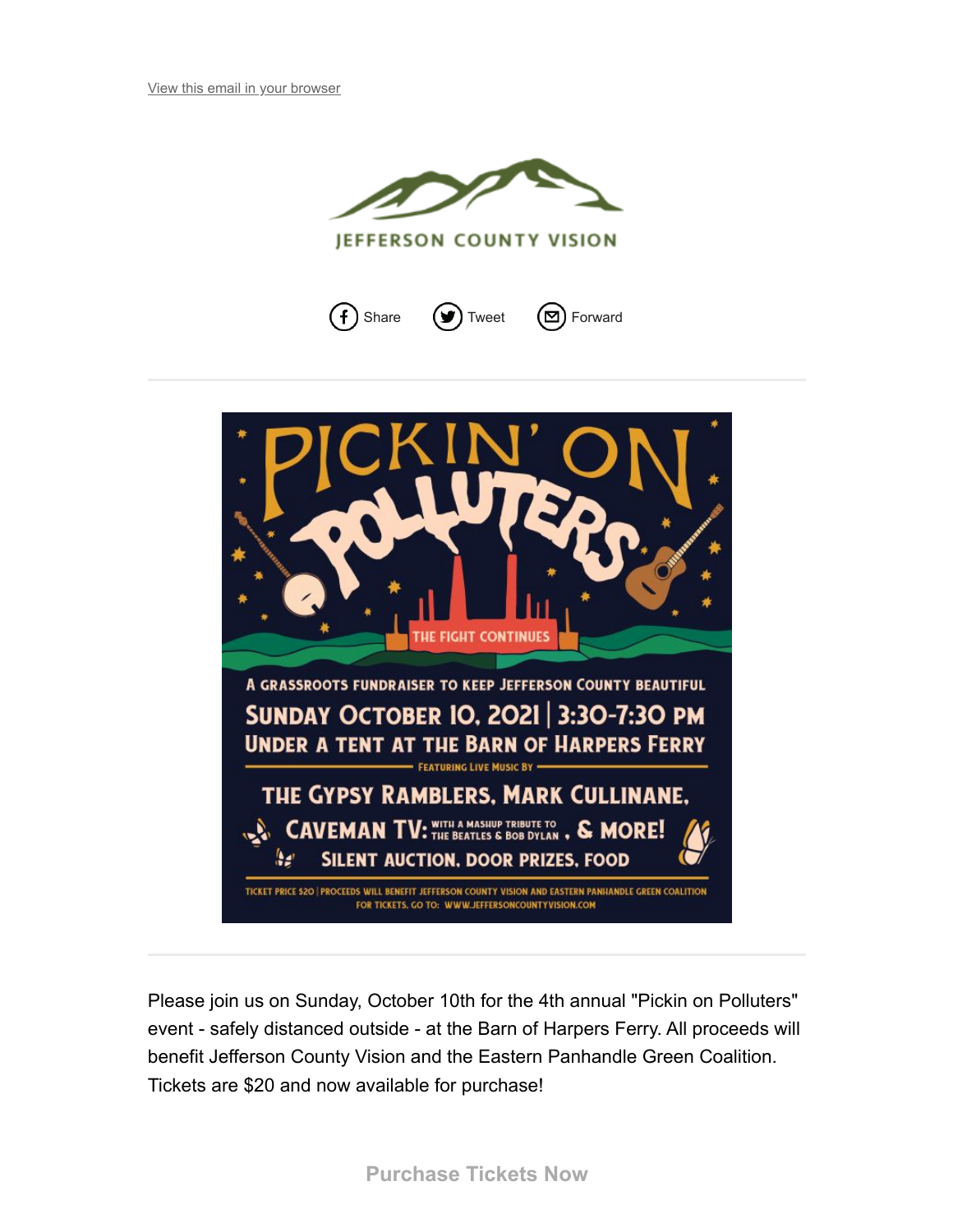

Susannah Buckles first got involved with JCV in September 2018. She resides near Charles Town at Gap View Farm, which has been in her family for more than 70 years. Gap View Farm, a 330 acre cattle farm, is located downstream and downwind from the Rockwool plant.

Susannah first became aware of the fragility of the karst topography that is native to Jefferson County in the late 1980s, when a plan to put in a quarry near Kearneysville was rejected after much evidence and protest by the citizens.

She learned about the planned Rockwool plant in September 2018, after the Jefferson County Commission had approved the placement of her farm under the West Virginia Farmland Protection Program. The goal of the program is to preserve farmland, and to that end requires that the property can only be used as a farm, in perpetuity.

Susannah has been an invaluable supporter of JCV and has dedicated time to attending protests, speaking at meetings, writing letters, making signs, and helping with fundraisers. When she first started attending protests, at the Danish Embassy in DC and here in Jefferson County, she joined people from all walks of life and was gratified to see such a diverse group of people come together to protect their community. Early on, Susannah attended many local public meetings and was dismayed at how so many raised concerns went unaddressed. Susannah has been dedicated to using all natural, non-toxic products and practices on her farm, and its close proximity to Rockwool has brought up many concerns. Throughout this process, Susannah has learned to take things one day at a time. Her primary goal now is to ensure the best possible direction for her farm.

Susannah's commitment to her farm and her belief that the welfare of